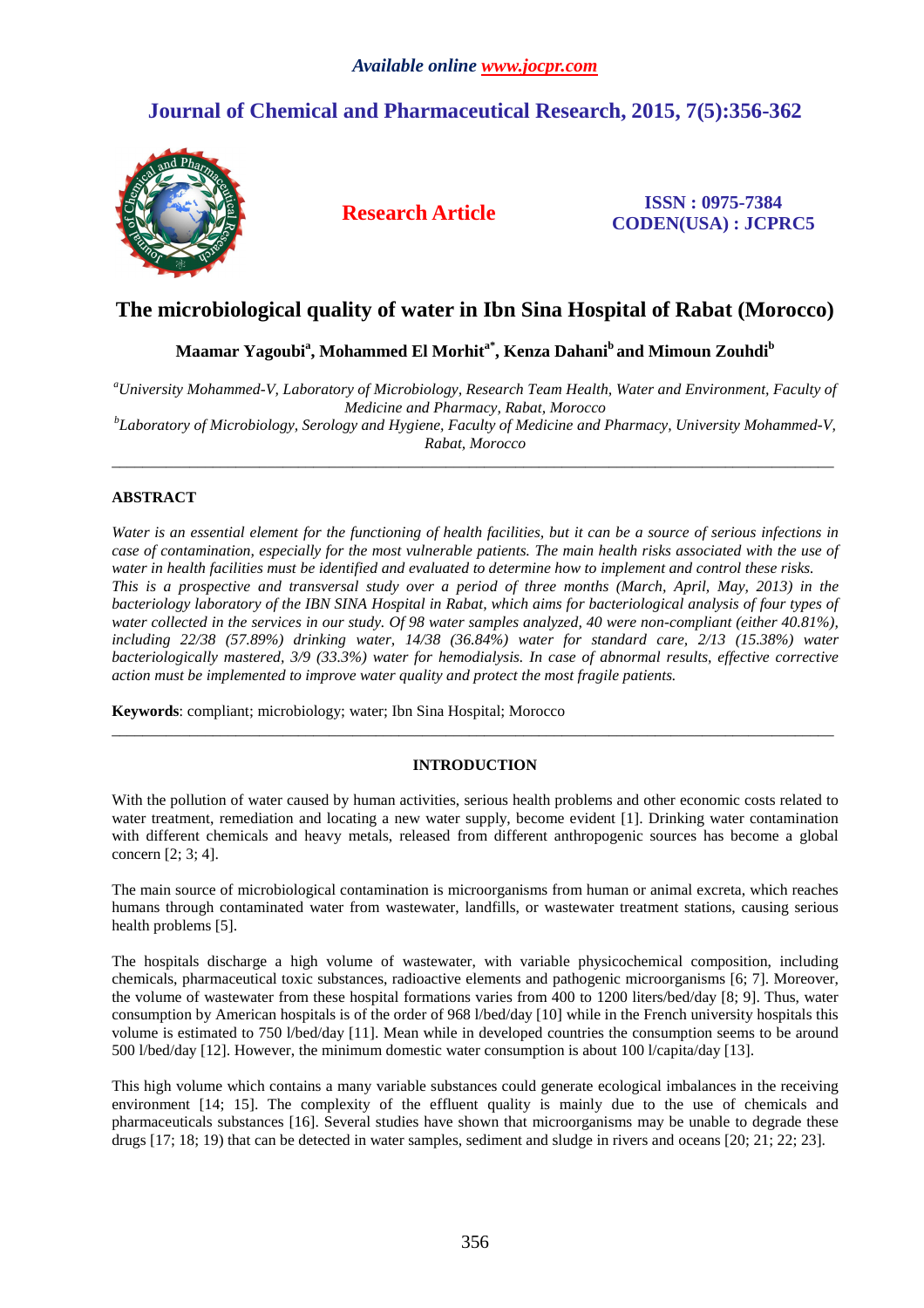In Morocco, a major wastewater volume is rejected by the rural and urban areas. Thus, in the cities the hospitals contribute to increase this volume of water discharged. The aim of this study is the focus on the bacteriological characterization of liquid discharged by Ibn Sina Hospital in Rabat city of Morocco.

*\_\_\_\_\_\_\_\_\_\_\_\_\_\_\_\_\_\_\_\_\_\_\_\_\_\_\_\_\_\_\_\_\_\_\_\_\_\_\_\_\_\_\_\_\_\_\_\_\_\_\_\_\_\_\_\_\_\_\_\_\_\_\_\_\_\_\_\_\_\_\_\_\_\_\_\_\_\_*

## **EXPERIMENTAL SECTION**

## **2.1. Localization of the sampling point**

Mohammed V hospital is the largest hospital of the Rabat-Sale-Zemmour-Zaer region (Fig.1). It is among the largest health structures in Morocco.

24 sampling point selected was located on a main drain receiving 3/4 of the aqueous waste of the hospital. In particular, it received the effluents of the following departments: Emergency Block, Block central operative CCVA, Surgery B, Surgery C, Plastic Surgery, Dermatology, Endoscopy, Dialysis, Laboratory of Anatomy-Pathology, Laboratory of Hematology, Bacteriology Laboratory, Laboratory of Biochemistry, Laboratory of Parasitology, the emergency UPM, the emergency UPC, Medicine A, Medicine B, Medicine C, Nephrology, Intensive Care Central, Surgical Intensive Care, Sterilization emergency, Interventional unit, Urology A.



**Fig.1: Location of the Mohamed V hospital (Avicenna) of Rabat [source: 24]** 

## **2.2. Microbiological sampling and analysis methods**

Microbiological parameters were collected during March, April and May, 2013 in sterile bottles and immediately transported in a cooler a temperature less than 4°C to the laboratory of the ISH (Avicenna, Morocco).

Microbiological tests included Flora total aerobic mesophilic (TAMF), Total coliform (TC), Fecal coliform (FC), fecal streptococci (FS), Revivifiable aerobic flora (RAF) and *Pseudomonas Aeruginosa* (PA). All microbiological analyses were carried out in accordance with the procedures described by the American Public Health Association [25].

The identification and research of pathogens were performed according to the conventional method by isolation on selective medium and biochemical environments identifications [26; 27]. This identification was confirmed by the API tests and BD-phoenix in microbiology department in ISH.

## **2.3. Statistical Analysis**

The statistical treatment of analytical data was performed according to the Student test using SPSS software. This test was applied to the annual averages of the parameters measured every month in the water samples from the Ibn Sina Hospital.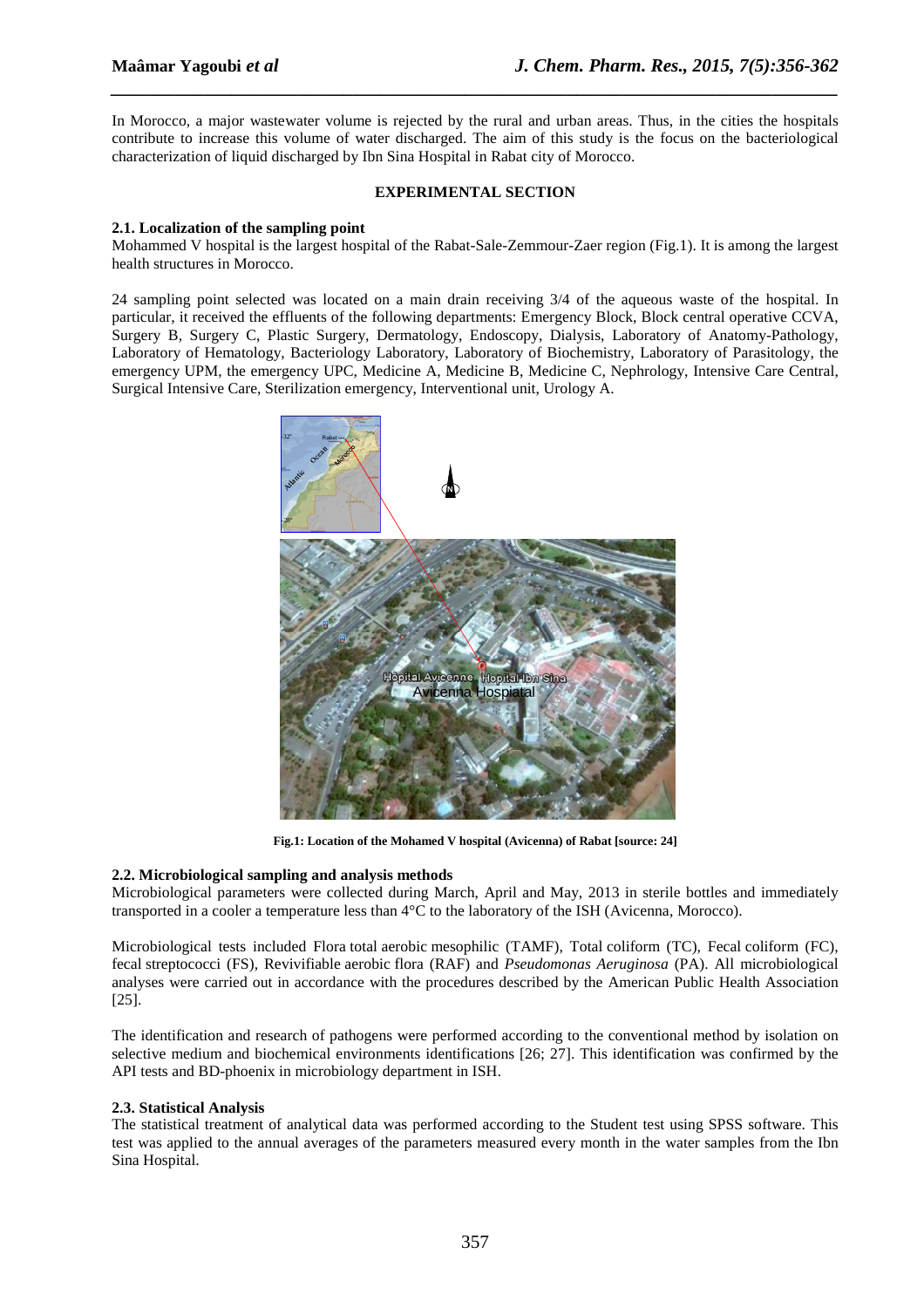#### **RESULTS**

*\_\_\_\_\_\_\_\_\_\_\_\_\_\_\_\_\_\_\_\_\_\_\_\_\_\_\_\_\_\_\_\_\_\_\_\_\_\_\_\_\_\_\_\_\_\_\_\_\_\_\_\_\_\_\_\_\_\_\_\_\_\_\_\_\_\_\_\_\_\_\_\_\_\_\_\_\_\_*

#### **3.1. Drinking water during 2013-2014**

Out of 38 water samples from drinking water analyzed in ISH for TAMF, TC, FC and FS, 4.51%, 3.11%, 0% and 0.22% of the samples exceeded the WHO limits for TAMF, TC, FC and FS, respectively, as shown in Table 1.

| Table 1. Microbiological quality of drinking water samples in ISH during 2013-2014 |  |  |  |
|------------------------------------------------------------------------------------|--|--|--|
|------------------------------------------------------------------------------------|--|--|--|

| <b>Parameters</b> | Units        | <b>Concentrations</b> |    |        |
|-------------------|--------------|-----------------------|----|--------|
| <b>TAMF</b>       | $CFU/100$ ml | $14.22\ 10^4$         |    | 84.21% |
| TC.               | $CFU/100$ ml | $35.67\;10^{2}$       |    | 55.26% |
| FC                | $CFU/100$ ml |                       | 38 | 0%     |
| FS                | $CFU/100$ ml | በ 26                  |    | 7.89%  |

*A: total number of sampling point; B: number of sampling points non-compliant; C: rate at not conformity* 

Total aerobic bacterial counts in water samples ranged from 0 to  $14.22 \times 10^4$  CFU/100ml. Indeed, lower mean CF concentrations (0 CFU/100ml) were detected in drinking water. But higher mean TAMF concentrations (14.22 10<sup>4</sup>) CFU/ml) were obtained in drinking water of the ISH (Table 1).

Concerning all samples, Non-compliant NC (Drinking water) = total number of non-compliant samples/total number of the samples=0.578 (57.89%).

#### **3.2. Drinking water in 2015-2016**

According to the analyses that have been done at the level of the same sampling points were non-reproductive. On the other hand, a total absence of germs (TAMF, TC, FC and FS) of drinking water does not found (Table 2).

**Table 2. Microbiological quality of drinking water samples in ISH during 2015-2016** 

| <b>Parameters</b> | Units        | <b>Concentrations</b> |    |    |        |
|-------------------|--------------|-----------------------|----|----|--------|
| TAMF              | $CFU/100$ ml |                       |    | 32 | 84.21% |
| TC                | $CFU/100$ ml |                       | 38 |    | 55.26% |
| FC                | $CFU/100$ ml |                       | 38 |    | 0%     |
|                   | $CFU/100$ ml |                       |    |    |        |

The presence of germs in the first sampling could explain by an analytical error during the handling of the samples or a leak that has been repaired.

#### **3.3. Water for care standards**

Out of 38 water samples from water for care standards analysed in ISH for Revivifiable aerobic flora (RAF), *Pseudomonas aeruginosa* (PA) and TC, 4.51%, 3.11%, 0% and 0.22% of the samples exceeded the WHO limits for TAMF, TC, FC and FS, respectively, as shown in Table 3.

**Table 3. Microbiological quality of water for care standards samples in ISH during 2013-2014** 

| <b>Parameters</b> | Units        | <b>Concentrations</b> |    |        |
|-------------------|--------------|-----------------------|----|--------|
| <b>RAF</b>        | $CFU/100$ ml | 5.15                  | 38 | 57 89% |
| РA                | $CFU/100$ ml | 3.55                  | 38 | 05%    |
|                   | CFU/100 ml   |                       |    |        |

*A: total number of sampling point; B: number of sampling points non-compliant; C: rate at not conformity* 

Total aerobic bacterial counts in water samples ranged from 0 to 5.15 CFU/100ml. Indeed, lower mean CF concentrations (0 CFU/100ml) were detected in drinking water. But higher mean TAMF concentrations (5.15 CFU/ml) were obtained in drinking water of the ISH (Table 1).

For all samples, Non-compliant NC (water for care standards) = total number of non-compliant samples/total number of the samples=  $0.368$  (36.84%).

#### **3.4. Water microbiologically controlled**

Out of 13 water samples from water microbiologically controlled analyzed in ISH for Revivifiable aerobic flora (RAF) and *Pseudomonas aeruginosa* (PA), 4.51%, 3.11%, 0% and 0.22% of the samples exceeded the WHO limits for TAMF, TC, FC and FS, respectively, as shown in Table 4.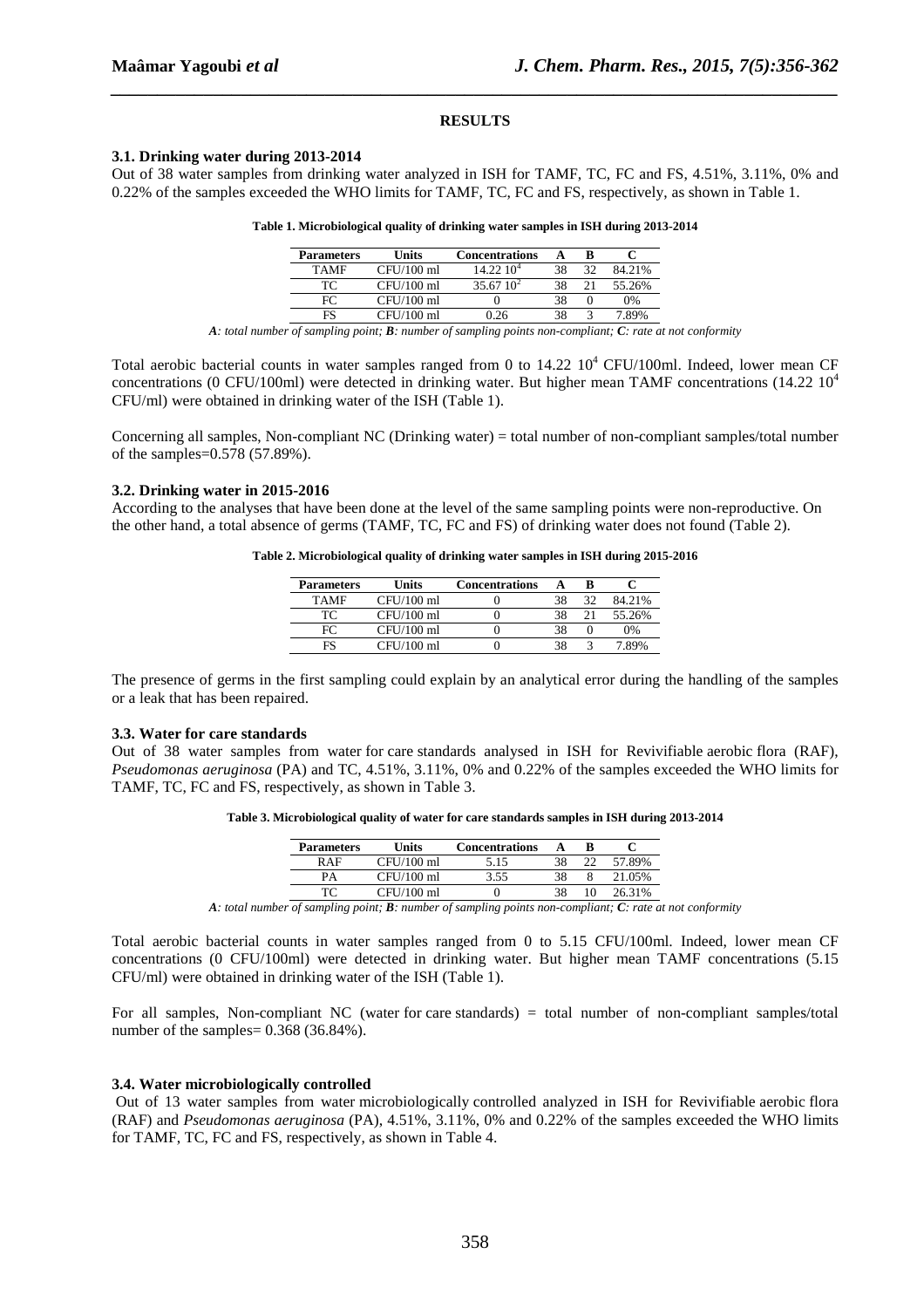| Table 4. Microbiological quality of water for water microbiologically controlled in ISH during 2013-2014 |  |
|----------------------------------------------------------------------------------------------------------|--|
|                                                                                                          |  |

*\_\_\_\_\_\_\_\_\_\_\_\_\_\_\_\_\_\_\_\_\_\_\_\_\_\_\_\_\_\_\_\_\_\_\_\_\_\_\_\_\_\_\_\_\_\_\_\_\_\_\_\_\_\_\_\_\_\_\_\_\_\_\_\_\_\_\_\_\_\_\_\_\_\_\_\_\_\_*

| <b>Parameters</b> | <b>Units</b> | <b>Concentrations</b>                                                                                                     |  |        |
|-------------------|--------------|---------------------------------------------------------------------------------------------------------------------------|--|--------|
| RAF               | CFU/100 ml   | 778.23                                                                                                                    |  | 61.53% |
| РA                | $CFU/100$ ml | 3.84                                                                                                                      |  | 15.38% |
|                   |              | . Let us of a second to a set of $\mathbf D$ , we consider the following second consideration of $\mathbf C$ , which is a |  |        |

*A: total number of sampling point; B: number of sampling points non-compliant; C: rate at not conformity* 

Total aerobic bacterial counts in water microbiologically controlled ranged from 4.16 to 778.23 CFU/100ml. Indeed, lower mean PA concentrations (3.84 CFU/100ml) were detected in water microbiologically controlled. But higher mean RAF concentrations (838.08 CFU/ml) were obtained in water microbiologically controlled of the ISH (Table 1).

For all samples, Non-compliant NC (water microbiologically controlled) = total number of non-compliant samples/total number of the samples=  $0.153$  (15.38%).

#### **3.5. Water for hemodialysis**

Out of 9 water samples from water for hemodialysis collected at the station of the treatment (I) analyzed and in the hemodialysis station (II) in ISH for Revivifiable aerobic flora (RAF), 4.51%, 3.11%, 0% and 0.22% of the samples exceeded the WHO limits for TAMF, TC, FC and FS, respectively, as shown in Table 5.

**Table 5. Microbiological quality of water for care standards samples in ISH during 2013-2014** 

| <b>Parameters</b> | Units      | <b>Concentrations</b> |  |        |
|-------------------|------------|-----------------------|--|--------|
| RAF               | CFU/100 ml |                       |  | 55.55% |
|                   | CFU/100 ml |                       |  | 33%    |

*A: total number of sampling point; B: number of sampling points non-compliant; C: rate at not conformity* 

The highest concentration levels of the RAF analyzed were found in the water for hemodialysis collected at the station of the treatment, due to fact that this station was polluted by toxic waste water. But the lowest concentration levels of the RAF analyzed were found the hemodialysis station.

The Non-compliant NC (water for hemodialysis) = total number of non-compliant samples/total number of the samples= 0.333 (33.33%).

#### **DISCUSSION**

98 water samples from different stations tested in ISH for different bacterial as soon as TAMF, TC, FC, FS, RAF and PA. While RAF levels (22.2010<sup>5</sup> UFC/100ml) were relatively high in water for hemodialysis as compared to the concentration found in the water microbiologically controlled (838.08 UFC/100ml) and water for care standards (3.15 UFC/100ml).

It appears from the results that the contamination of the waters samples in the ISH by different bacterial as soon as TAMF, TC, FC, FS, RAF and PA vary from one station to another and one water samples to another.

#### **4.1. Drinking water**

Microbial contamination of drinking water has long been recognized as a source of acute gastrointestinal illness [28].

TC are among the parameters considered to be indicators of water quality; given that some species of TC are of environmental confirmed origin, the health risk associated with the occasional presence of these microorganisms in the water is assessed, case by case, by the local health authority [29].

Works done by Sacchettia *et al.* [29] had shown TC levels (0.24 Log10 CFU/100 ml) similar to those in our study (0.26 CFU/100 ml). TC counts in drinking water samples in our study ranged from 0 CFU/100 ml. But FC was not detected in the samples examined. Lower values of FC (0 CFU/100 ml) were recorded in our study in 2015-2016 when compared with previous studies. In Eastern Massachusetts hospital, mean concentrations of FC (1.47 CFU/100 ml) of Drinking water were higher [28].

## **4.2. Water for care standards**

PA was found to have the highest concentration of all the monitored bacterial in ISH. PA concentrations obtained in water for care standards similar to those of the water microbiologically controlled were found in the same site. But in the water samples in our study, the PA contents measured in Water for care standards and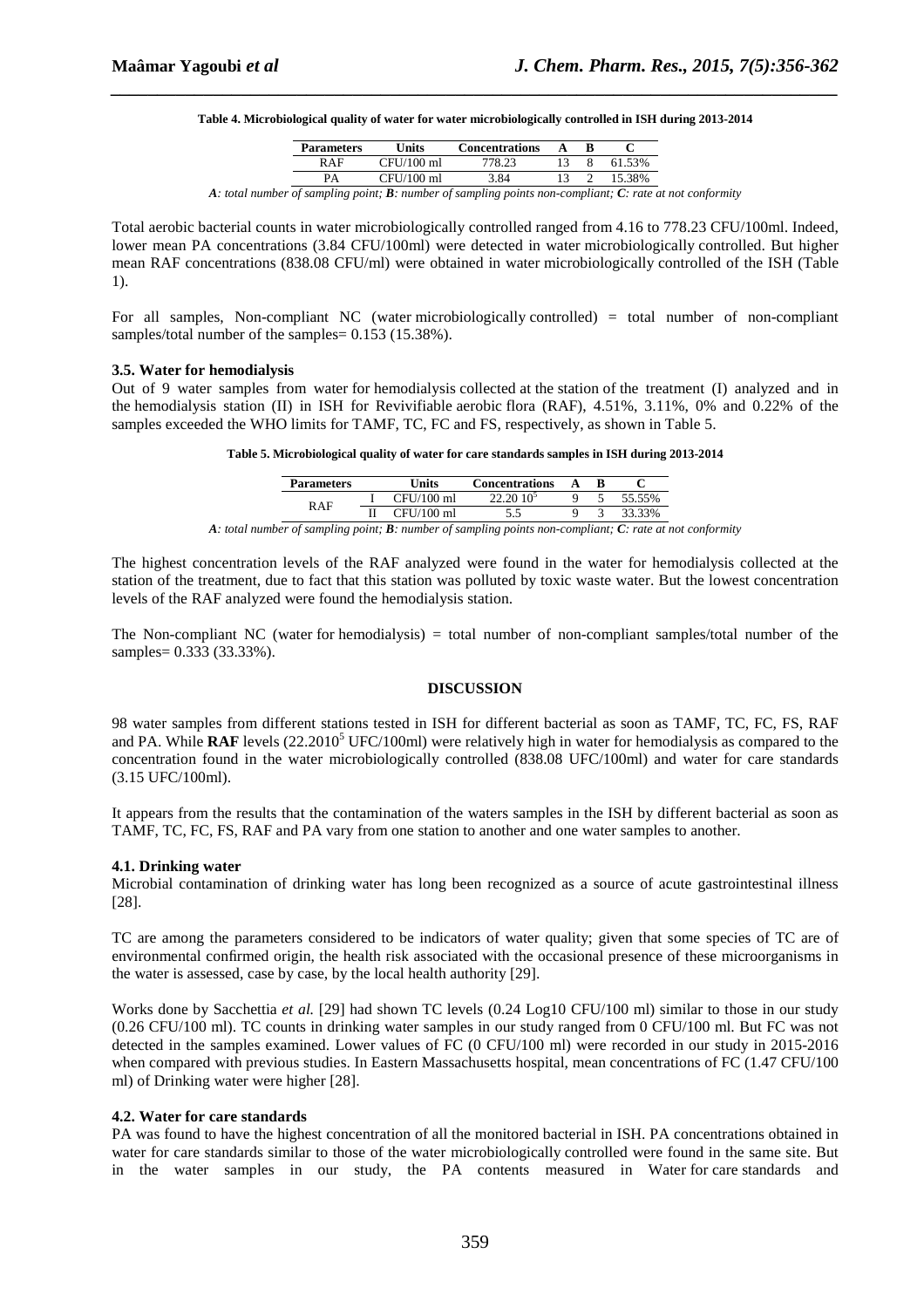Water microbiologically controlled were considerably higher than those previously reported in microfiltered water dispensers in Italy [29]. Indeed, the mean concentrations of PA in Municipal tap water, Still unchilled water, Still chilled water and Carbonated chilled was 0.30, 2.04, 1.43 and 0.62 Log10 CFU/250 ml; respectively).

*\_\_\_\_\_\_\_\_\_\_\_\_\_\_\_\_\_\_\_\_\_\_\_\_\_\_\_\_\_\_\_\_\_\_\_\_\_\_\_\_\_\_\_\_\_\_\_\_\_\_\_\_\_\_\_\_\_\_\_\_\_\_\_\_\_\_\_\_\_\_\_\_\_\_\_\_\_\_*

The greater frequency and higher concentrations of PA detected in the dispensed water as opposed to the input water, confirm the microorganism's ability to colonize the circuits of MWDs [29].

It is well known that PA naturally present in the environment may be the source of disease in vulnerable subpopulations (the elderly or the very young, immunocompromised patients) [30; 31].

### **4.3. Water microbiologically controlled**

PA is one of many micro-organisms that can act as an opportunistic pathogen and colonize and infect vulnerable patients. Hospital water is a recognized source *P. aeruginosa*. Several outbreaks, including the incidents involving babies in Northern Ireland in 2011/12, have been attributed to contaminated water systems [32; 33].

#### **4.4. Water for hemodialysis**

One source of pollution is the wastewater from hemodialysis. The process of waste water treatment is inefficient in inhibition and removal of pathogenic bacteria resistant to antibiotics in this wastewater [34]. That is why it was founded the Revivifiable aerobic flora (RAF) in water of the hemodialysis collected at the station of the treatment and in water of the hemodialysis station in ISH. Aerobic bacteria for example yeast and mold are capable to form colonies in culture medium nutrient agar. It is a good indicator of the overall hygienic quality of the network.

It should be noted that the mean content microbiological in drinking water did not exceeded the standard of the SML. But, the mean concentrations PA and RAF in water for care standards, water microbiologically controlled and Water for hemodialysis exceeded the Allowable average values (Table 6).

|                                    | Microbiological<br>parameters | Present<br>study | Allowable average<br>values | Reference         |
|------------------------------------|-------------------------------|------------------|-----------------------------|-------------------|
|                                    | <b>TAMF</b>                   |                  | $0/100$ mL                  | [35]              |
| Drinking water                     | TC                            |                  | $0/100$ mL                  | [35]              |
|                                    | FC                            | 0                | $0/100$ mL                  | [35]              |
|                                    | <b>FS</b>                     |                  | $0/100$ mL                  | [35]              |
|                                    | RAF                           | 5.15             | $\leq 100$ UFC/ml           | [36]              |
| Water for care standards           | PA                            | 3.55             | $<$ 1 UFC/100 ml            | [36]              |
|                                    | TC                            |                  | $<$ 1 UFC/100 ml            | [36]              |
| Water microbiologically controlled | <b>RAF</b>                    | 778.23           | $\leq$ 1 UFC/100 ml*        | $\left[37\right]$ |
|                                    | <b>PA</b>                     | 3.84             | $<$ 1 UFC/100 ml*           | [37]              |
| Water for hemodialysis             | <b>RAF</b>                    | $22.20\,10^5$    | $< 100$ UFC/ml              | [36]              |
|                                    | П                             | 5.5              |                             | [36]              |

#### **Table 6. Criteria and limits of bacteriological quality of water in all study samples**

*\*: Target level* 

## **CONCLUSION**

Drinking water was also contaminated with coliform bacteria. In addition, the data collected during the questionnaire survey indicated that the residents of study area suffered with numerous health problems. Improper disposal of solid waste, sludge and sewage have contaminated the drinking water of the study hospital with the selected anions and heavy metals.

In the study hospital, human are responsible for collection and management of water, therefore, they should be educated with water knowledge needed for sustainable use and management of drinking water.

The key reasons identified behind this non-compliance include: The contamination of water by domestic and industrial wastewater, which flows openly in many parts of ISH, the poor conditions of the water network, allowing diffusion of polluted water into it, especially when negative pressure develops inside the pipes, the insufficient disinfection of water in the network and the manual and non-hygienic handling and distribution methods of the desalinated water.

This situation has resulted in a threat to public health and the spread of water-borne diseases.

So finally to better understand the quantitative and qualitative fluctuations in the bacterial diversity found in this hospital, further studies by means of the molecular biology of resistance of these organisms must be deeper.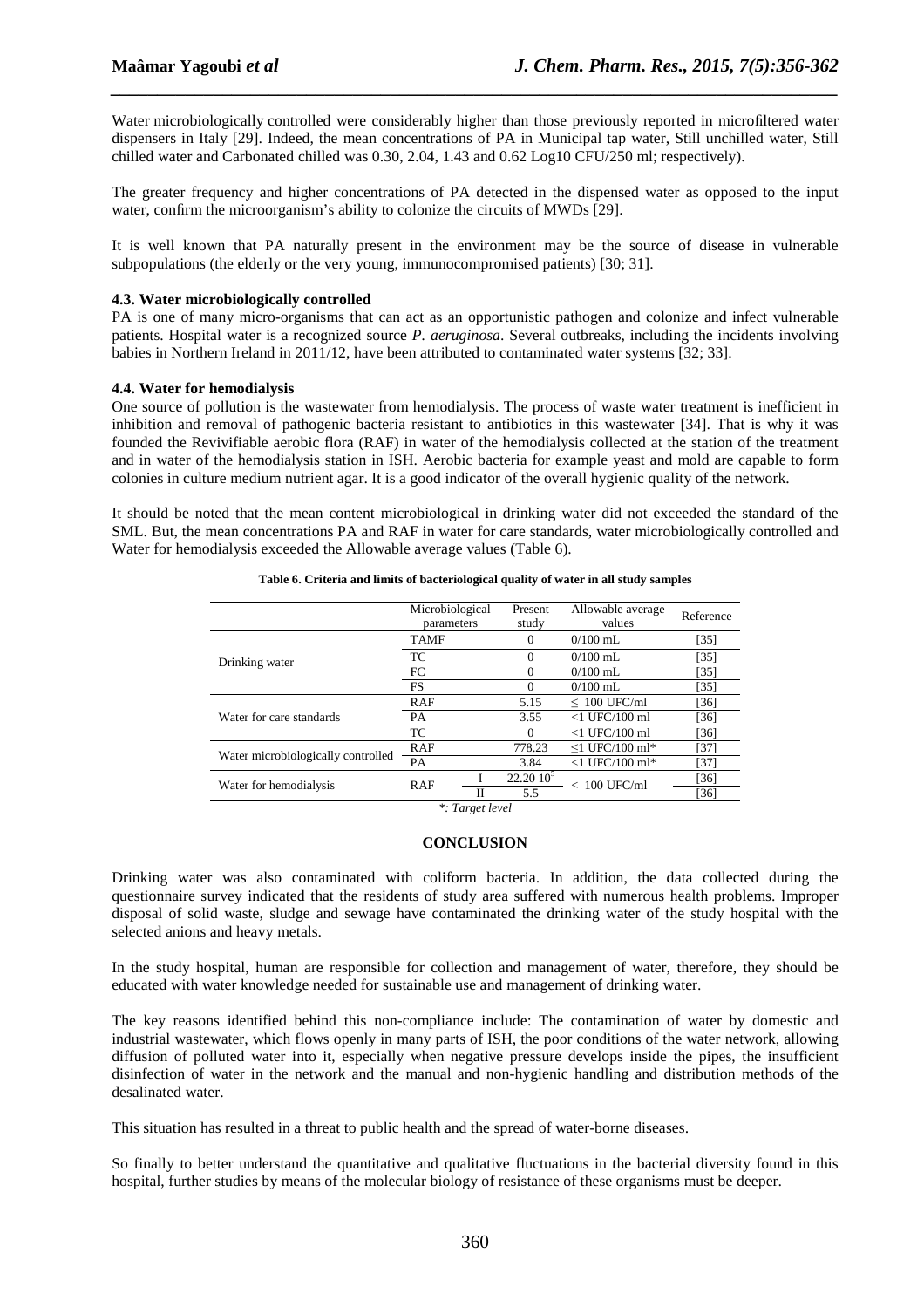#### **Acknowledgements**

This work was carried by the research team recently organized called Hygiene Water Environment in the Microbiology Laboratory of the Faculty of Medicine and Pharmacy of the University of Mohammed-V. The authors thank the anonymous reviewers for comments and the comments that have improved this manuscript.

*\_\_\_\_\_\_\_\_\_\_\_\_\_\_\_\_\_\_\_\_\_\_\_\_\_\_\_\_\_\_\_\_\_\_\_\_\_\_\_\_\_\_\_\_\_\_\_\_\_\_\_\_\_\_\_\_\_\_\_\_\_\_\_\_\_\_\_\_\_\_\_\_\_\_\_\_\_\_*

#### **REFERENCES**

[1] Gasana J; Morin J; Ndikuyeze A; P.Kamoso, *Environmental Research Section A.,* **2002**, 90, 76–88.

[2] Rapant S; and K Krcmova, *Environ. Geochem. Health.,* **2007**, 29, 131–141.

[3] El Morhit M; Fekhaoui M; Élie P; Girard P; Yahyaoui A; El Abidi A; M Jbilou, *Cybium,* **2009**, 33(3), 219–228.

[4] Khan S; Shahnaz M; Jehan N; Rehman S; Shah MT; I Din, *Journal of Cleaner Production*, **2013**, 60, 93–101.

[5] Al-Khatib A; HA Arafat, *Desalination*, **2009**, 249, 1165–1170.

[6] Gautam AK; Kumar S; PC Sabumon, *Journal of environmental Management*, **2007**, 83, 298–306.

[7] Bouha L; Yagoubi M; Souly K; El Ouannas M; Saadellah M; M Zouhdi, *Advances in Environmental Biology,* **2014**, 8(21), 355–361.

[8] N Deloffre-Bennamour, Wastes reject from health establishments: liquid effluents to solid wastes. Master Thesis, University Claud Bernard-Lyon 1, Institut Professionnalisé, département of Environnement and Eco-developpement, Lyon - France., **1995**, p : 75.

[9] CCLIN., Commission de Coordination de lutte contre les infections Nosocomiales (CCLIN) Paris-Nord. Elimination of liquid effluent in establishment recommendations, Institute of biomedical, Cordelier, Paris. **1999**, p:74.

[10] USEPA., U.S. Environmental Protection Agency (USEPA). (1989) Preliminary data summary for the hospitals point source category. Office of water regulations and standards, Office of water, USEPA, Washington, D.C., **1989**, p: 76.

[11] Leprat P, *Revue Techniques hospitalieres*, **1998**, 632, 49–52.

[12] Laber J; Raimund H; R Shrestha, *Water Sci. Technol.,* **1999**, 3, 317–324.

- [13] F Gaddel, *Sécheresse,* **1995**, 1–2.
- [14] M Sharpe, *J. Environ Monit.,* **2003**, 5, 43–46.

[15] S.P.B., Site Pilote de Bellcombe (S.P.B). Effluents hospitaliers et stations d'épuration urbaines caractérisation, risques environnementaux et sanitaires, traitabilité. 14 Février **2013**.

[16] Tsakona M; Anagnostopoulou E; E Gidarakos, *Waste Manage,* **2007**, 27, 912–920.

[17] Jorgensen SE; B Halling-Sorensen, *Chemosphère,* **2000**, 40, 691–699.

[18] Alexy R; Kûmpel T; K Kûmmerer, *Chemosphere,* **2004**, 57, 505–512.

[19] Carballa M ; Omil F ; Lema J.M ; Lompart M ; Garcia C ; Rodrigez I ; Gomez M., TA Ternes, *Water Res.,* **2004**, 28, 2918–2926.

[20] Lee WY; CR Arnold, *Mar Pollut. Bull.,* **1983**, 14, 150–153.

[21] Calamari D; Zuccato E; Castglioni S; Bagnati R; R Fanelli, **2003**. *Environ. Sci. Technol.,* 37, 1241–1248.

[22] Christian T; Shneider RJ; Färber HA; Skutlark D; Meyer MT; HE Goldbach, *Acta Hydrochim Hydrobiol.,* **2003**, 31, 36–44.

[23] Löffter D; Römbke J; Meller M; TA Ternes, *Environ. Sci. Technol.,* **2005**. 39: 5209–5218.

[24] El Morhit M; Yagoubi M; Belmakki A; M Zouhdi, *World Journal of Pharmacy and Pharmaceutical Sciences,* **2015**, Volume 4, Issue 04, 247–267.

[25] APHA. American Public Health Association, Standard Methods for the Examination of Water and Wastewater, APHA, Washington, DC., **1992**.

[26] Orndorff SA; RR Colwell, *Appl. Environ. Microbiol.,* **1980**, 39 (2), 398–406.

[27] Le Minor L; C Richard, *Paris by Institut Pasteur.,* **1993**, 88, 175–177.

[28] Beaudeau P; Schwartz J; R Levin, *Water Research.,* **2014**, 52, 188–198.

[29] Sacchetti R ; De Luca G; F Zanetti, *Int. J. Food Microbiol.,* **2009**, 132, 162–166.

[30] Trautmann M; Lepper PM; M Haller, *Am. J. Infect. Control.,* **2005**, 33, S41–S49.

[31] Aumeran C; Paillard C; Robin F; Kanold J; Baud O; Bonnet R; Souweine B; OTraore, *J. Hosp. Infect.,* **2007**, 65, 47–53.

[32] Ayliffe GA; Babb JR; Collins BJ; Lowbury EJ; SW Newsom, *Lancet.,* **1974**, 2, 578–581.

[33] Walker J; G Moore, *Journal of Hospital Infection,* **2014**, xxx, 1–4.

[34] Machado CK; Pinto LH; Ciampo LFD; Lorenzi L; Correia CHG; Häder DP; GS Erzinger, *Ecotoxicology and Environmental Safety,* **2014**, 102, 42–47.

[35] SML. Quality of water for human consumption. Standard Moroccan Limit (SML). 2001. By joint order of the Minister of equipment and Transport the Minister of health, Minister of planning, water and the environment and the Minister of industry, trade and Telecommunications, **2001**, P: 6–9.

[36] MEB. Solutions concentrate for hemodialysis (water for dilution) European Pharmacopoeia. 6.0 01/2008: 1167 corrected 6.0., **2008**, p, 3155.